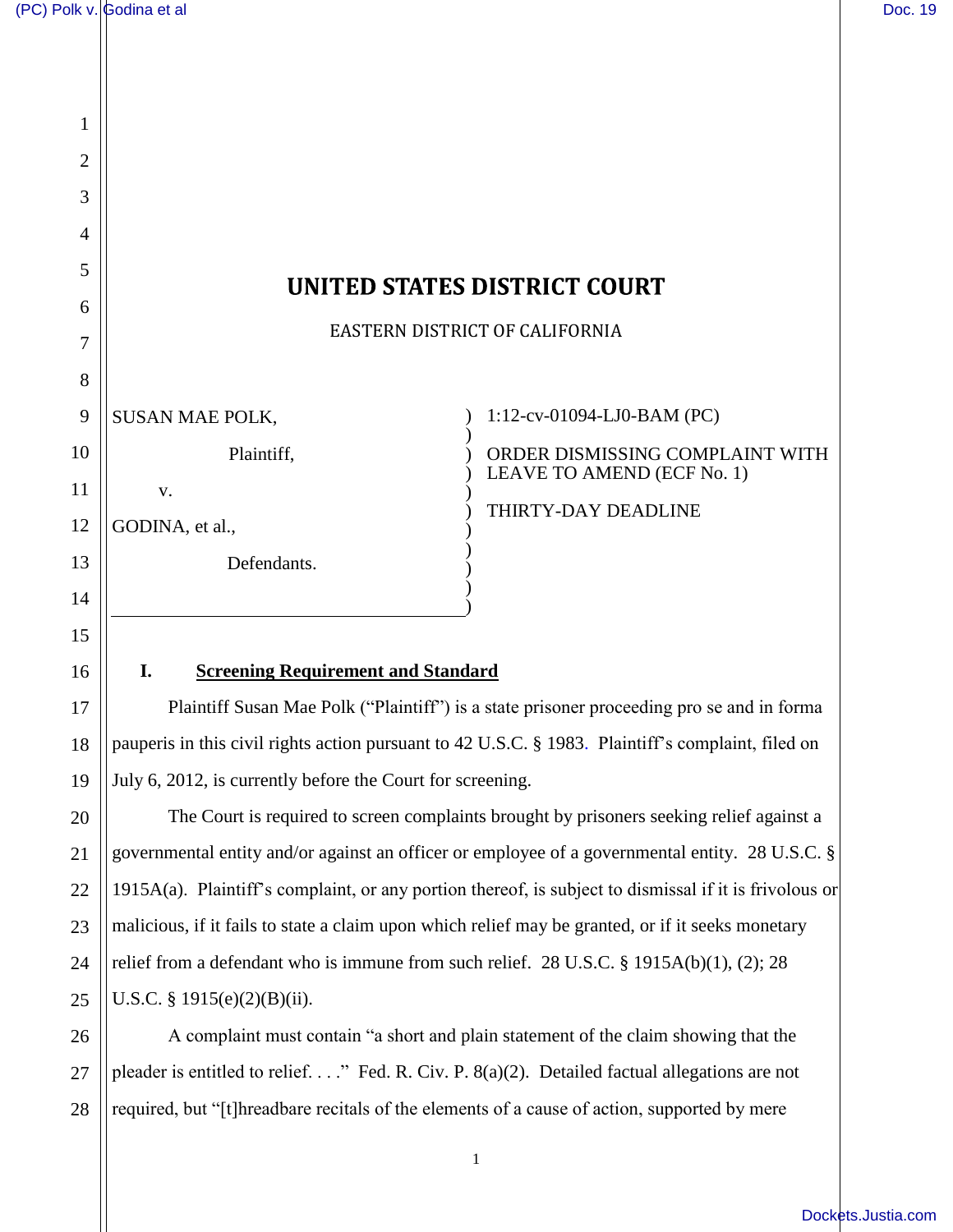conclusory statements, do not suffice." Ashcroft v. Iqbal, 556 U.S. 662, 678, 129 S.Ct. 1937, 1949 (2009) (citing Bell Atlantic Corp. v. Twombly, 550 U.S. 544, 555, 127 S.Ct. 1955, 1964-65 (2007)). While a plaintiff's allegations are taken as true, courts "are not required to indulge unwarranted inferences." Doe I v. Wal-Mart Stores, Inc., 572 F.3d 677, 681 (9th Cir. 2009) (internal quotation marks and citation omitted).

To survive screening, Plaintiff's claims must be facially plausible, which requires sufficient factual detail to allow the Court to reasonably infer that each named defendant is liable for the misconduct alleged. Iqbal, 556 U.S. at 678, 129 S.Ct. at 1949 (quotation marks omitted); Moss v. United States Secret Service, 572 F.3d 962, 969 (9th Cir. 2009). The sheer possibility that a defendant acted unlawfully is not sufficient, and mere consistency with liability falls short of satisfying the plausibility standard. Igbal, 556 U.S. at 678, 129 S.Ct. at 1949 (quotation marks omitted); Moss, 572 F.3d at 969.

#### **II. Plaintiff's Allegations**

Plaintiff is currently housed at California Institution for Women in Corona, California. The events complained about allegedly occurred while Plaintiff was housed at Valley State Prison for Women. Plaintiff names (1) Correctional Officer Godina, (2) Correctional Officer Stockton, (3) Sgt. B. Pisano, (4) Lt. K. Johnson, (5) Warden R. Davis, and (6) CDCR Secretary Matthew Cate as defendants.

Plaintiff alleges as follows: Plaintiff was committed to prison on February 23, 2007, and arrived at Valley State Prison for Women ("VSP") on February 27, 2007. Upon arrival, Plaintiff's legal papers were place in storage at Release and Receiving ("R&R"). Plaintiff had legal deadlines and when she could not obtain access to her legal materials, she filed a grievance. Plaintiff's grievance was granted on July 17, 2007, with the comment, "You were transferred on 6/22/07 and your property went with you including your paperwork."

Plaintiff was transferred to Central California Women's Facility ("CCWF"), which is across the street from VSP. Plaintiff alleges that her legal materials went into storage at CCWF's R&R when prison officials seized them and refused to let Plaintiff have them in her cell.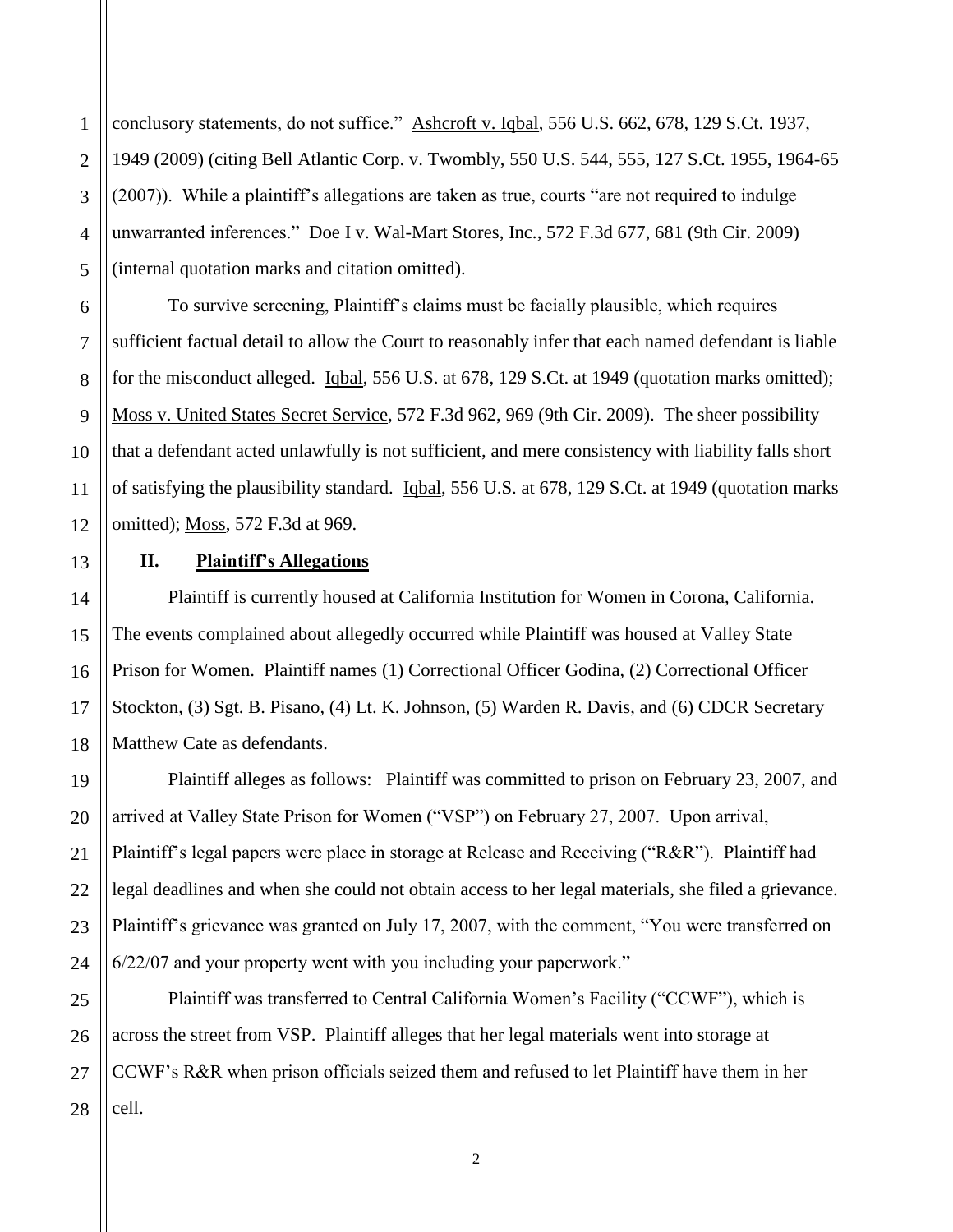Plaintiff filed a grievance at CCWF for access to legal resources, including her legal materials, on August 17, 2007. Plaintiff's grievance was granted five months later on January 2, 2008. By then, Plaintiff missed an August 29, 2007 deadline in a district court case.

Plaintiff was transferred back to VSP on September 23, 2009. Again, her legal materials were placed in R&R and Plaintiff submitted requests to retrieve them. Plaintiff received a pass on October 5, 2009 from the R&R sergeant as Plaintiff had legal deadlines.

Plaintiff contends that she had no access to her legal materials from October 2009 to June 2010 after obtaining access on October 5, 2009. Plaintiff sent requests to the R&R sergeant every two to three weeks and filed a grievance on October 5, 2009. Plaintiff's request was partially granted on December 24, 2009 by Sgt. Garret. However, Sgt. Garret was replaced by Defendant Pisano, who did not respond to Plaintiff's regular requests for access to her legal materials until Defendant Cates ordered her to in June 2010.

From June 2012 to February 2011, Plaintiff claims that she again had no access to legal materials in R&R when Defendant Pisano was replaced. Defendant Pisano moved to Ad Seg.

When Plaintiff was in Ad Seg from June 15, 2011 to March 7, 2012, Plaintiff did not obtain access until long after Defendant Johnson granted a third grievance on August 10, 2011. Plaintiff was in Ad Seg for protective custody and alleges that she was entitled to the same legal materials in Ad Seg as in the general population. However, Ad Seg staff, Defendants Pisano and Godina, did not permit her to do so.

Although Defendant Johnson granted her grievance on August 10, 2001, Plaintiff still had not obtained access to her legal materials by January 5, 2012. Defendant Godina only let Plaintiff have access to legal materials in the R&R "connex" once in September 2012. Plaintiff was forced to get an extension in her civil rights case in the Northern District of California.

Defendant Godina claimed that inmates in Ad Seg could not have staples and removed staples from all legal materials that went into Plaintiff's cell. Defendant Godina also said that Plaintiff could not have file folders and removed those, too. When Plaintiff pointed out that inmates in Ad Seg have cards made out of the same material, Defendant Godina let Plaintiff have file folders. When Plaintiff sought an order in a grievance, Defendant Johnson denied the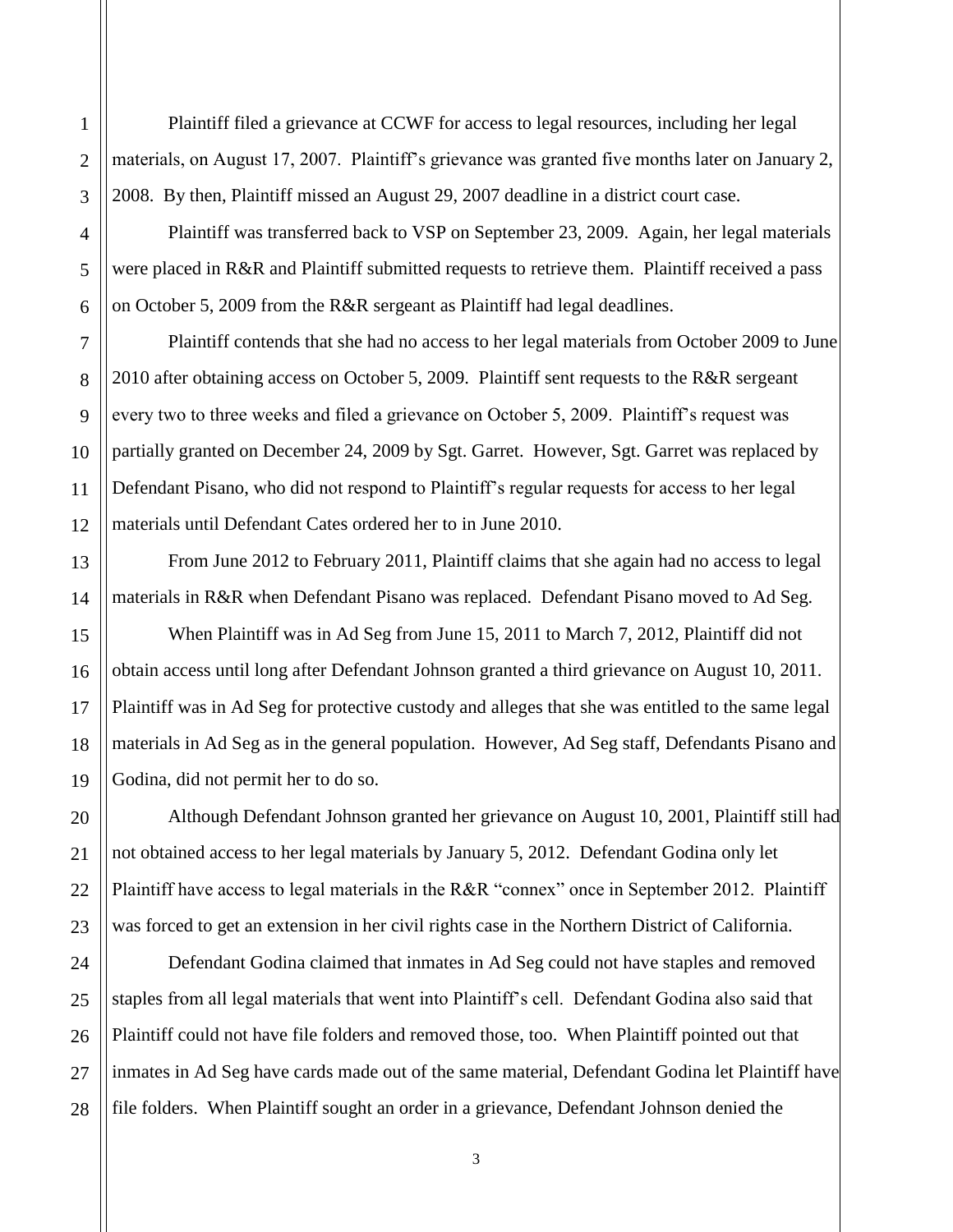grievance, claiming that Ad Seg inmates cannot have stapled materials and/or file folders. This meant that Plaintiff could not comply with court rules to staple briefs. It also made it difficult to organize materials.

Plaintiff met with Defendant Johnson on January 5, 2012, and he agreed to give her access to legal materials in R&R. However, by February 4, 2012, Defendants Godina and Pisano had not provided access even though Plaintiff had repeatedly written to them. Plaintiff finally obtained access to R&R storage.

On October 5, 2009, Defendant Stockton, then a property officer, said he was "busting" Plaintiff down to C/C (Cover C). The day or so before, Plaintiff had been placed on C/C status for refusing to sign double cell agreements when she was in Ad Seg for protective custody. Plaintiff refused to sign the agreements believing they are in effect liability waivers if she is injured or killed in Ad Seg.

Defendant Stockton stated that Plaintiff had too much legal work and gave her a choice between having her legal papers destroyed or her personal property destroyed. Plaintiff claims that according to department regulations C/C inmates may not own entertainment appliances. Plaintiff had only one TV. She asserts that inmates in C/C may send their TVs home if they have funds to pay for the postage. Defendant Stockton said that Plaintiff did not have funds and either her legal papers or personal property were going in the trash. Defendant Stockton destroyed Plaintiff's reading lamp, eyeglasses, typewriter ribbons, brassieres, earphones and TV.

Plaintiff alleges that C/C inmates normally are permitted to store their entertainment appliances until removed from C/C status or until they obtain funds to mail the appliances home. Plaintiff asked Defendant Stockton to store her TV and other items pending a grievance, but Defendant Stockton destroyed her property.

A grievance that Plaintiff filed in December 2009 addressed both the failure of R&R to allow Plaintiff access to her legal materials and Defendant Stockton's seizure of personal property. Sgt. Garret did not grant Plaintiff's request for replacement of property, but granted the request for access to legal materials. When Plaintiff attempted to send her grievance to the second level of review, the Appeals Coordinator falsely claimed that Plaintiff had exceeded the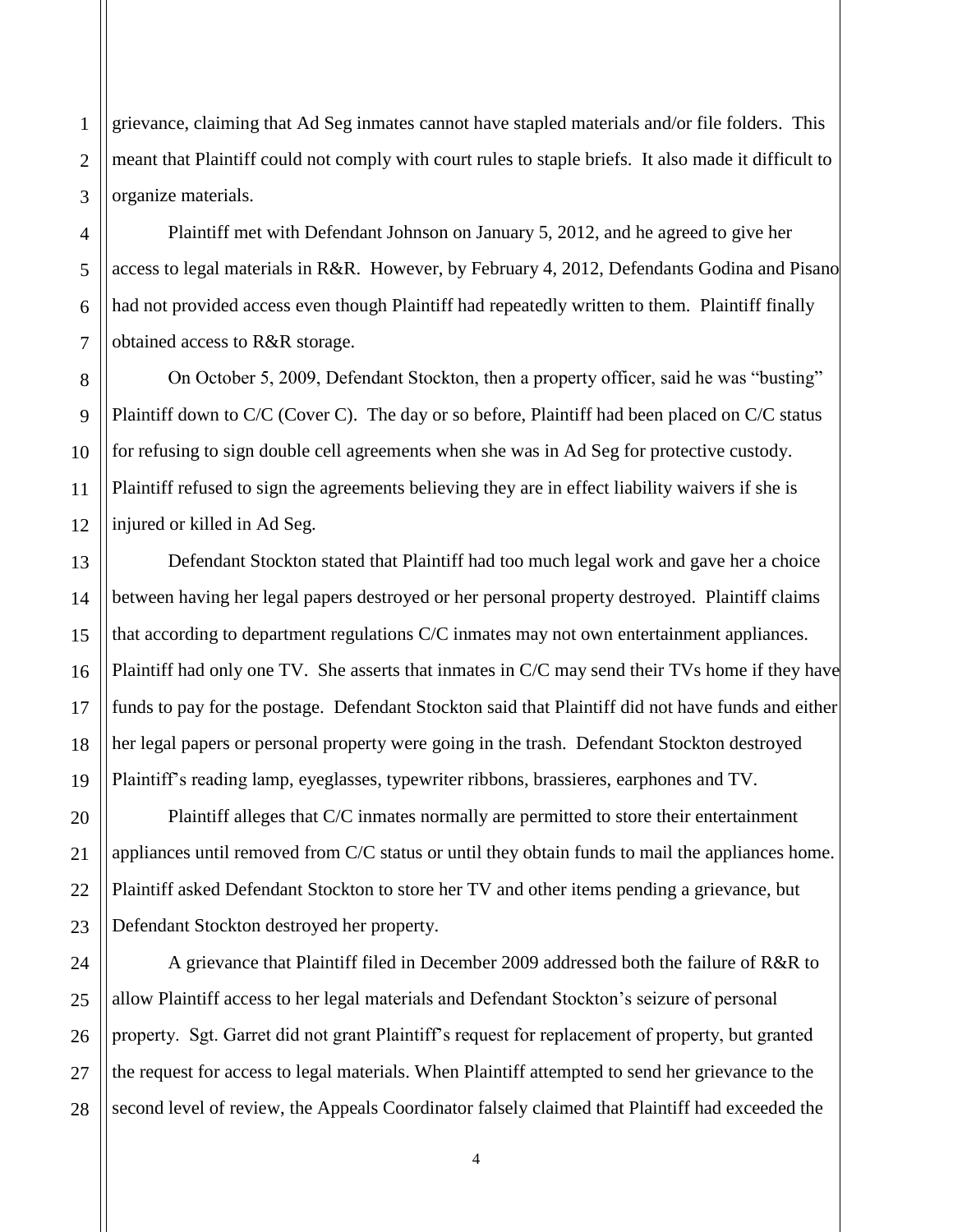1 number of appeals that she could file in a seven-day period and placed her on "appeals restriction." The Appeals Coordinator refused to process her grievance any further.

In the meantime, Defendant Pisano processed a duplicate grievance, which was assigned a different number. Defendant Pisano disagreed with Sgt. Garret and denied the grievance.

Plaintiff alleges that another grievance was not processed when Mr. Wilson, a non-party, claimed that Plaintiff had exceeded the number of grievances allowed per seven-day period. Mr. Wilson "continued to make it appear that [Plaintiff] had by double counting grievances after they had been screened out and resubmitted." (ECF No. 1, p. 8.)

Plaintiff alleges a violation of her First Amendment right to access the courts. Plaintiff claims that Defendant Stockton "chilled" her right under the First Amendment when he destroyed her personal property for having too much legal work. Plaintiff also claims that Defendant Stockton violated her property rights under the Fifth and Fourteenth Amendments by seizing her property without due process.

Plaintiff seeks declaratory and injunctive relief, along with compensatory and punitive damages.

# **III. Deficiencies of the Complaint**

As Plaintiff's complaint fails to comply with Federal Rules of Civil Procedure 8 and 18 and fails to state a cognizable claim, Plaintiff's complaint will be dismissed with leave to amend. To assist Plaintiff in amending her complaint, Plaintiff is provided with the applicable pleading and legal standards.

# **A. Pleading Requirements**

# **1. Federal Rule of Civil Procedure 8**

Pursuant to Federal Rule of Civil Procedure 8, a complaint must contain "a short and plain statement of the claim showing that the pleader is entitled to relief." Fed. R. Civ. P. 8(a). As noted above, detailed factual allegations are not required, but "[t]hreadbare recitals of the elements of a cause of action, supported by mere conclusory statements, do not suffice." Iqbal, 556 U.S. at 678 (citation omitted). Plaintiff must set forth "sufficient factual matter, accepted as true, to 'state a claim to relief that is plausible on its face." Iqbal, 556 U.S. at 678 (quoting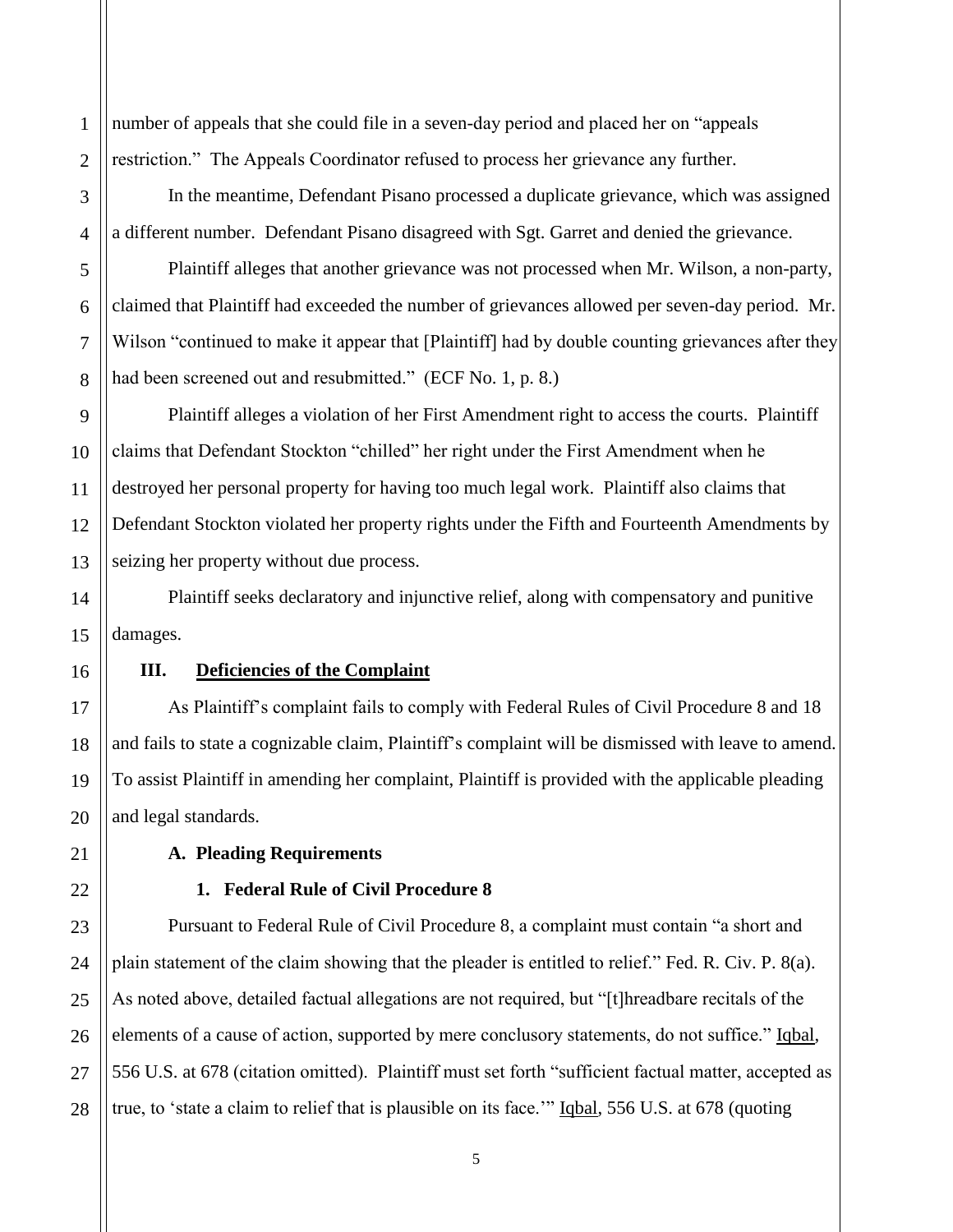Twombly, 550 U.S. at 555). While factual allegations are accepted as true, legal conclusions are not. Id; see also Twombly, 550 U.S. at 556–557; Moss, 572 F.3d at 969.

Plaintiff's complaint is disjointed and does not clearly state the facts that support her claim. If Plaintiff chooses to amend her complaint, she should briefly state the facts giving rise to her claim or claims for relief.

# **2. Federal Rule of Civil Procedure 18**

Federal Rule of Civil Procedure 18 states that "[a] party asserting a claim, counterclaim, crossclaim, or third-party claim may join, as independent or alternative claims, as many claims as it has against an opposing party." Fed. R. Civ. P. 18(a). "Thus multiple claims against a single party are fine, but Claim A against Defendant 1 should not be joined with unrelated Claim B against Defendant 2. Unrelated claims against different defendants belong in different suits, not only to prevent the sort of morass [a multiple claim, multiple defendant] suit produce[s] but also to ensure that prisoners pay the required filing fees--for the Prison Litigation Reform Act limits to 3 the number of frivolous suits or appeals that any prisoner may file without prepayment of the required fees." George v. Smith, 507 F.3d 605, 607 (7th Cir. 2007) (citing 28 U.S.C. §  $1915(g)$ ).

Here, Plaintiff attempts to bring suit against multiple defendants for different incidents at different times. For example, Plaintiff complains about the denial of access to her legal materials by Defendants Pisano and Godina while simultaneously complaining about the destruction of her personal property by Defendant Stockton. Plaintiff may not pursue unrelated claims against different defendants in a single action. If Plaintiff chooses to file an amended complaint and it fails to comply with Rule 18(a), all unrelated claims will be subject to dismissal.

#### **3. Linkage Requirement**

The Civil Rights Act under which this action was filed provides:

Every person who, under color of [state law] ... subjects, or causes to be subjected, any citizen of the United States ... to the deprivation of any rights, privileges, or immunities secured by the Constitution ... shall be liable to the party injured in an action at law, suit in equity, or other proper proceeding for redress.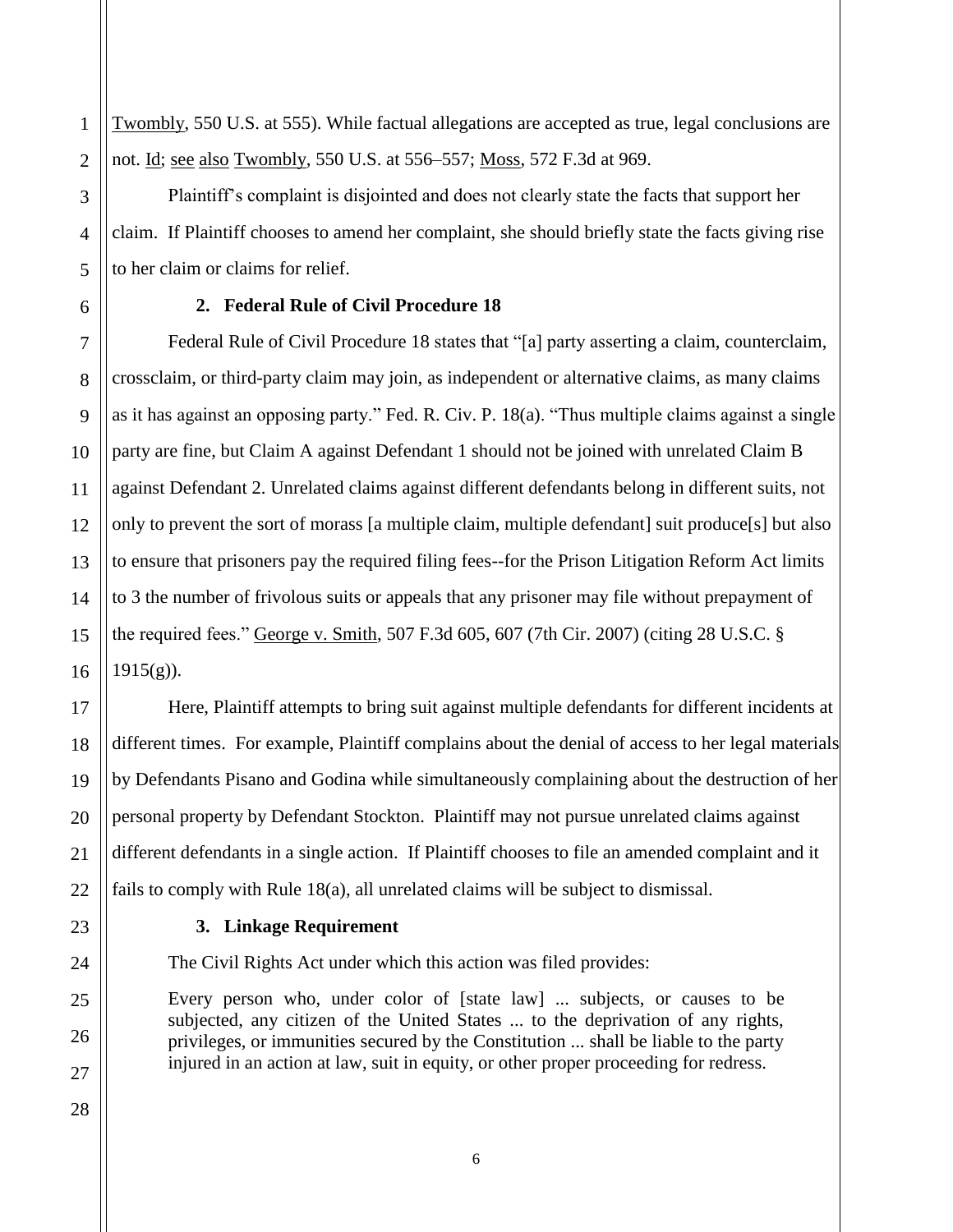42 U.S.C. § 1983. The statute plainly requires that there be an actual connection or link between the actions of the defendants and the deprivation alleged to have been suffered by Plaintiff. See Monell v. Department of Social Services, 436 U.S. 658, 98 S.Ct. 2018, 56 L.Ed.2d 611 (1978); Rizzo v. Goode, 423 U.S. 362, 96 S.Ct. 598, 46 L.Ed.2d 561 (1976). The Ninth Circuit has held that "[a] person 'subjects' another to the deprivation of a constitutional right, within the meaning of section 1983, if he does an affirmative act, participates in another's affirmative acts or omits to perform an act which he is legally required to do that causes the deprivation of which complaint is made." Johnson v. Duffy, 588 F.2d 740, 743 (9th Cir. 1978).

In her complaint, Plaintiff fails to identify and clearly link Defendant Warden R. Davis and CDCR Secretary Matthew Cate to the cause(s) of action alleged. Plaintiff must link each named defendant with some affirmative act or omission that demonstrates a violation of Plaintiff's rights.

## **B. Claims for Relief**

# **1. Access to Court**

Plaintiff alleges that her right to access the courts was violated by the failure of Defendants Godina and Pisano to permit Plaintiff access to her legal materials in R&R storage.

Inmates have a fundamental constitutional right of access to the courts. Lewis v. Casey, 518 U.S. 343, 346, 116 S.Ct. 2174, 2177, 135 L.Ed.2d 606 (1996). The right is limited to direct criminal appeals, habeas petitions, and civil rights actions. Id. at 354. Claims for denial of access to the courts may arise from the frustration or hindrance of "a litigating opportunity yet to be gained" (forward-looking access claim) or from the loss of a meritorious suit that cannot now be tried (backward-looking claim). Christopher v. Harbury, 536 U.S. 403, 412-15, 122 S.Ct. 2179, 2185-87 (2002). For backward-looking claims such as that at issue here, plaintiff "must show: 1) the loss of a 'nonfrivolous' or 'arguable' underlying claim; 2) the official acts frustrating the litigation; and 3) a remedy that may be awarded as recompense but that is not otherwise available in a future suit." Phillips v. Hust, 477 F.3d 1070, 1076 (9th Cir. 2007), quoting Christopher, 536 U.S. at 413–14, overruled on other grounds, Hust v. Phillips, 555 U.S. 1150, 129 S.Ct. 1036, 173 L.Ed.2d 466 (2007).

1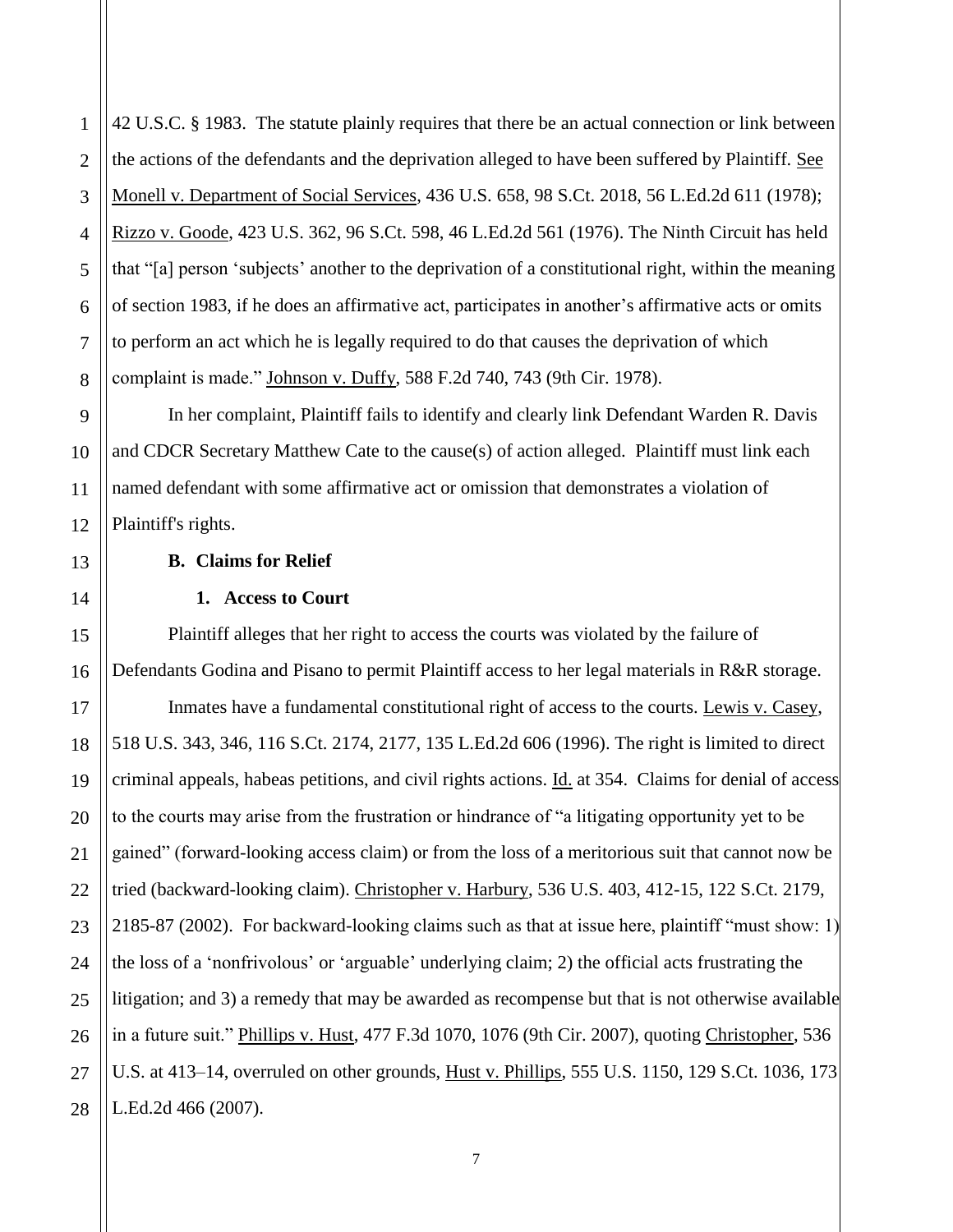The first element requires that Plaintiff show she suffered an actual injury by being shut out of court. Harbury, 536 U.S. at 415, 121 S.Ct. at 2187; Lewis, 518 U.S. at 351, 116 S.Ct. at 2180; Phillips, 477 F.3d at 1076. The second element requires that Plaintiff show a defendant proximately caused the alleged violation of Plaintiff's rights, "[t]he touchstone ... [for which] is foreseeability." Phillips, 477 F.3d at 1077. Finally, the third element requires that Plaintiff show she has no other remedy than the relief available via this suit for denial of access to the courts. Id. at 1078–79.

Here, Plaintiff fails to state a cognizable claim for denial of access to the courts. Plaintiff has failed to show that she suffered an "actual injury" by being shut out of court or that she had no other remedy available for denial of access to the courts other than this action. Instead, Plaintiff has alleged that she faced court deadlines in unspecified actions and that she was required to obtain an extension of time in one district court matter. Plaintiff has not alleged any injury and has not alleged that she had no other remedies available to her.

# 2. **Retaliation**

Allegations of retaliation against a prisoner's First Amendment rights to speech or to petition the government may support a section 1983 claim. Rizzo v. Dawson, 778 F.2d 527, 532 (9th Cir. 1985); see also Valandingham v. Bojorquez, 866 F.2d 1135 (9th Cir. 1989); Pratt v. Rowland, 65 F.3d 802, 807 (9th Cir. 1995). "Within the prison context, a viable claim of First Amendment retaliation entails five basic elements: (1) An assertion that a state actor took some adverse action against an inmate (2) because of (3) that prisoner's protected conduct, and that such action (4) chilled the inmate's exercise of his First Amendment rights, and (5) the action did not reasonably advance a legitimate correctional goal." Rhodes v. Robinson, 408 F.3d 559, 567-68 (9th Cir. 2005); accord Brodheim v. Cry, 584 F.3d 1262, 1269 (9th Cir. 2009).

Although not entirely clear from the complaint, it appears that Plaintiff is attempting to assert a cause of action for retaliation in violation of the First Amendment against Defendant Stockton. Plaintiff's allegation that Defendant Stockton destroyed her personal property because she had too many legal materials is not sufficient to state a cognizable retaliation claim. Plaintiff has not alleged that Defendant Stockton destroyed her personal property because of any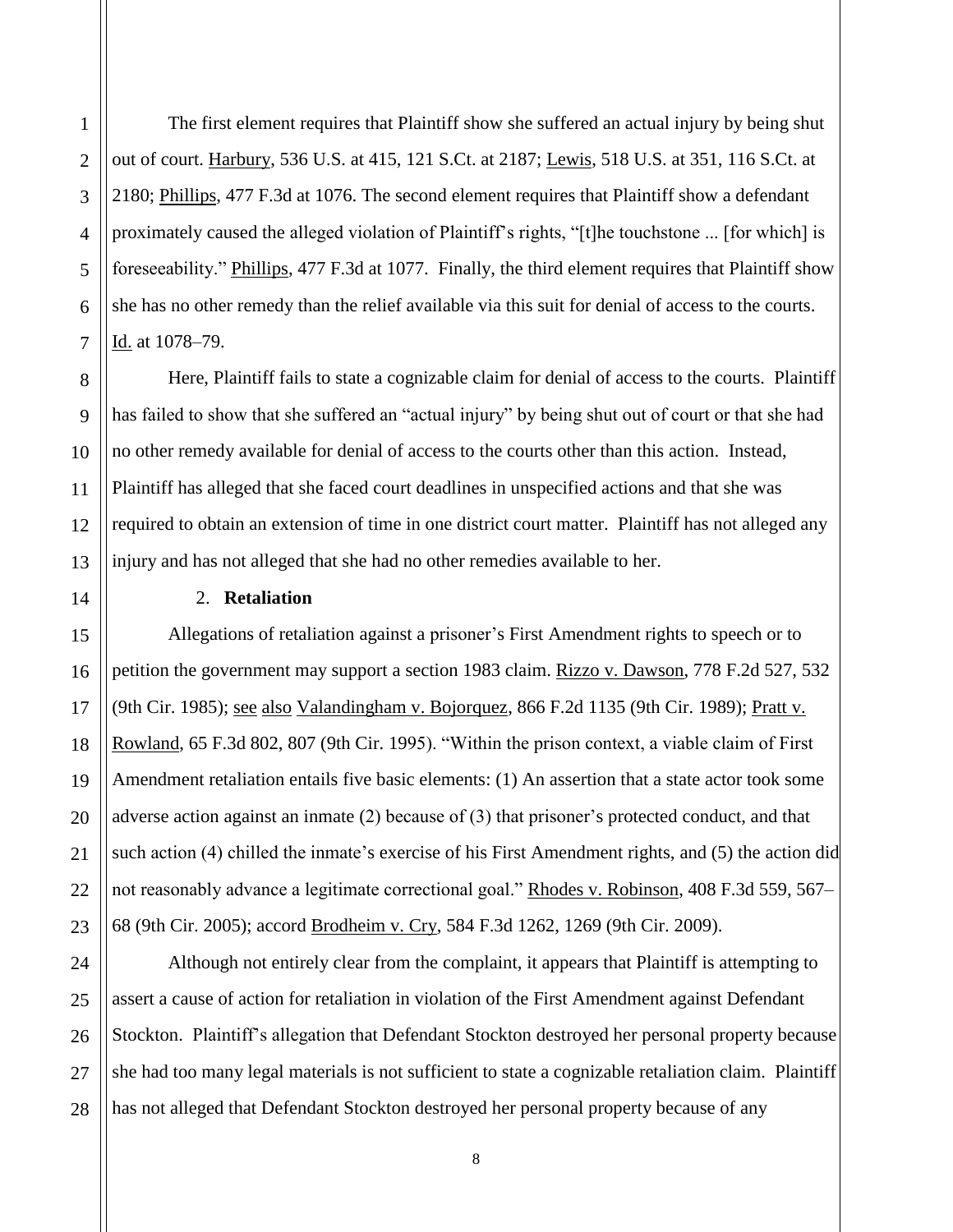protected conduct. She also has not established that Defendant Stockton's actions did not reasonably advance a legitimate correctional goal. Rather, Plaintiff has alleged that Defendant Stockton destroyed Plaintiff's personal property due to space limitations and institutional regulations.

# 3. **Processing of Grievances**

Plaintiff appears to complain about the processing of her grievances by various persons. Plaintiff does not have a constitutionally protected right to have her appeals accepted or processed. Ramirez v. Galaza, 334 F.3d 850, 860 (9th Cir. 2003); Mann v. Adams, 855 F.2d 639, 640 (9th Cir. 1988 ). The prison grievance procedure does not confer any substantive rights upon inmates and actions in reviewing appeals cannot serve as a basis for liability under section 1983. Buckley v. Barlow, 997 F.2d 494, 495 (8th Cir. 1993 ). Accordingly, Plaintiff has not stated a cognizable claim arising out of the screening and reviewing of her grievances.

## **4. Deprivation of Personal Property**

While an authorized, intentional deprivation of property is actionable under the Due Process Clause, neither a negligent nor intentional unauthorized deprivation of property by a prison official is actionable if a meaningful postdeprivation remedy is available for the loss. Hudson v. Palmer, 468 U.S. 517, 533 (1984); Quick v. Jones, 754 F.2d 1521, 1524 (9th Cir. 1984).

To the extent that Plaintiff claims that her electronics and other property were intentionally destroyed by Defendant Stockton as a form of retaliation, this would be an unauthorized, intentional deprivation. Due Process is therefore satisfied if there is a meaningful post-deprivation remedy available to Plaintiff. Hudson, 468 U.S. at 533. Plaintiff has an adequate post-deprivation remedy available under California law. Barnett v. Centoni, 31 F.3d 813, 816-17 (9th Cir. 1994) (citing Cal. Gov't Code §§ 810–895). Accordingly, Plaintiff has failed to state a cognizable claim for the alleged destruction of her personal property.

# **5. Declaratory Relief**

In addition to damages, Plaintiff seeks a declaration that his rights were violated. "A declaratory judgment, like other forms of equitable relief, should be granted only as a matter of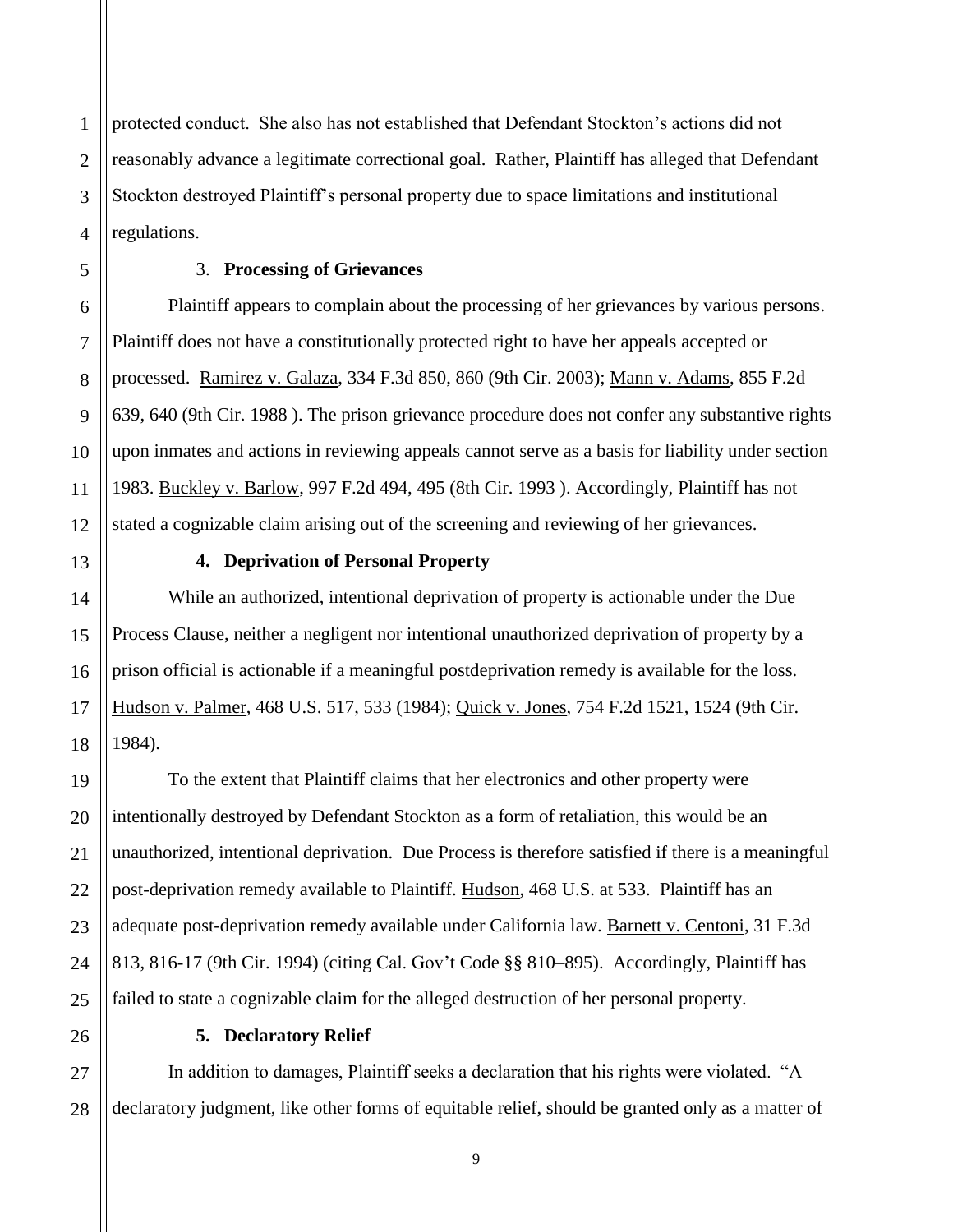judicial discretion, exercised in the public interest." Eccles v. Peoples Bank of Lakewood Village, 333 U.S. 426, 431 (1948). "Declaratory relief should be denied when it will neither serve a useful purpose in clarifying and settling the legal relations in issue nor terminate the proceedings and afford relief from the uncertainty and controversy faced by the parties." United States v. Washington, 759 F.2d 1353, 1357 (9th Cir. 1985). In the event that this action reaches trial and the jury returns a verdict in favor of Plaintiff, the verdict will be a finding that Plaintiff's constitutional rights were violated. Accordingly, a declaration that any defendant violated Plaintiff's rights is unnecessary.

# **IV. Conclusion and Order**

Plaintiff's complaint fails to state a cognizable claim upon which relief may be granted under section 1983. However, the Court will provide Plaintiff with the opportunity to file an amended complaint. Lopez v. Smith, 203 F.3d 1122, 1130 (9th Cir. 2000).

Plaintiff's amended complaint should be brief, Fed. R. Civ. P. 8(a), but must state what each named defendant did that led to the deprivation of Plaintiff's constitutional or other federal rights. Iqbal, 556 U.S. at 676. Plaintiff also must set forth "sufficient factual matter . . . to 'state a claim that is plausible on its face." Id. at 678 (quoting Twombly, 550 U.S. at 555). Plaintiff should note that although she has been given the opportunity to amend, it is not for the purpose of adding new, unrelated claims.

Finally, Plaintiff is advised that pursuant to Local Rule 220, the amended complaint must be "complete in itself without reference to the prior or superseded pleading." Local Rule 220. Once an amended complaint is filed, the original complaint no longer serves any function in the case. Plaintiff's amended complaint also should be clearly and boldly titled "First Amended Complaint," refer to the appropriate case number, and be an original signed under penalty of perjury.

Based on the foregoing, it is HEREBY ORDERED that:

1. The Clerk's Office shall send Plaintiff a complaint form;

2. Plaintiff's complaint is dismissed for failure to state a claim with leave to file a first amended complaint within thirty (30) days from the date of service of this order; and

10